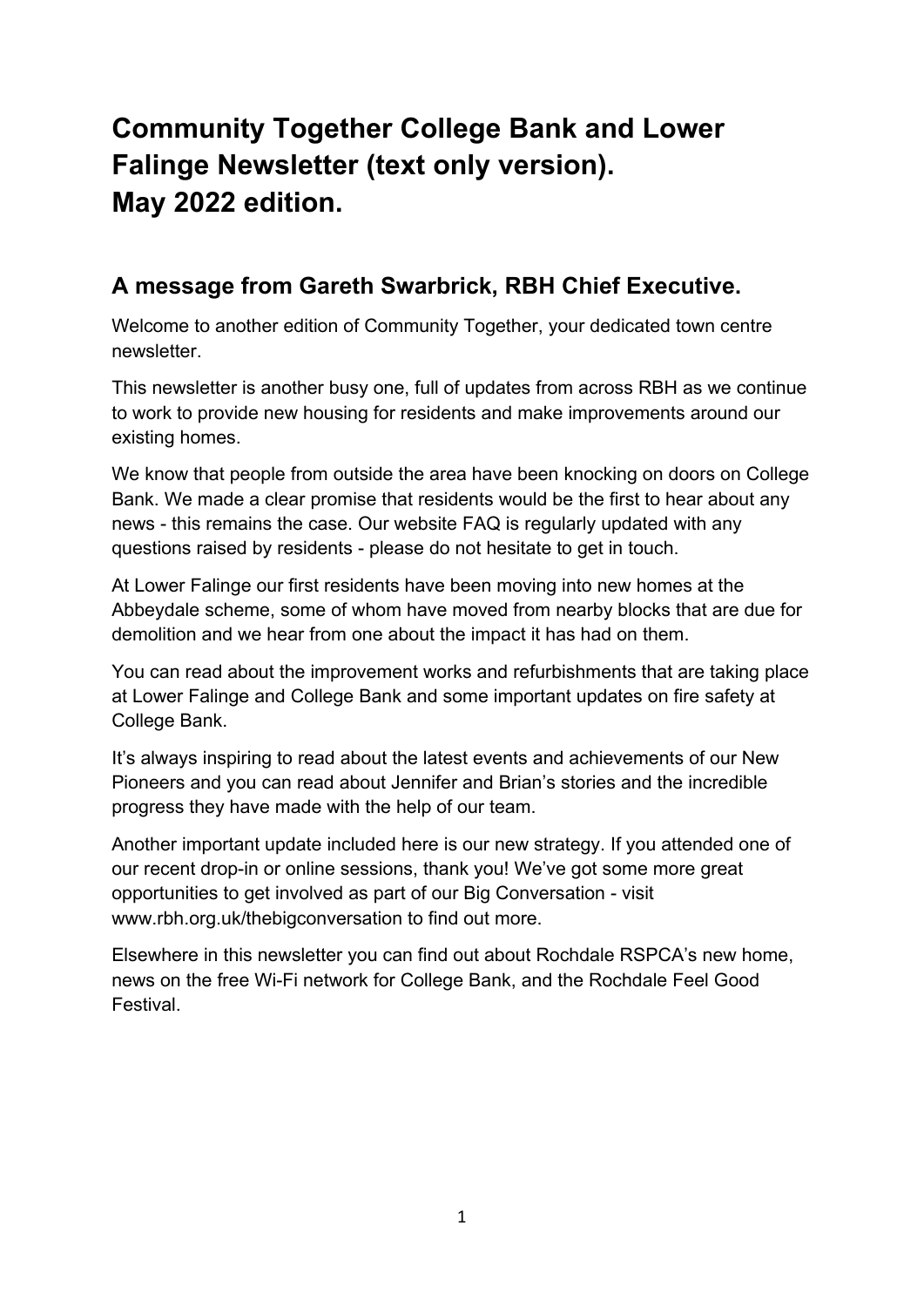### **Residents move into new homes at Lower Falinge.**

We're delighted to see our first residents moving into their new homes at Abbeydale - the third phase of new homes at Lower Falinge and a crucial part of the wider regeneration of the town centre.

In past issues we've told you about the work we're doing to increase the quality, mix and number of homes in Rochdale town centre, designed around community and connectivity, delivering affordable, modern, energy efficient housing and amenities based on the needs of today's residents and those of future generations.

All of the new homes at Abbeydale are social housing with genuinely affordable rents, with a mix of 19 two-bedroom houses, three houses with three bedrooms, together with 20 one-bedroom apartments and 13 two-bedroom apartments. At the heart of the development is a new open green community space.

Some people have moved in from nearby blocks that are due for demolition, with one telling us: "I moved from a flat to a house here and the move went very well, the house is really good. It's much better now, the house is bigger and there's a garden too. I'm very happy with everything."

Clare Tostevin, said:

Being able to live in a good quality home has never been more important and we're really pleased to see our first residents move in.

"Abbeydale has been designed around community and connectivity, with the public open green space featuring a brand new play area and communal garden.

"This is all about providing the right mix of good quality homes for local people, offering more choice for the existing community in central Rochdale as well as for future generations.

### **Investment works in Lower Falinge.**

We have been busy working to make improvements in and around our properties in Lower Falinge recently and thought you would like to know exactly what has been taking place.

On the Abbeydale block, we've carried out a pilot scheme installing a new drain into the walkway to try and solve the long-standing problem of puddles of standing water. This was cut into the walkway carefully so as to avoid creating a trip hazard and is already proving to be a great success in helping the water to drain away.

We are in the process of installing another four of these per block at each concrete pillar and these works are taking place with a minimum of disruption for residents.

Another crucial job has been taking place on Samuel Ashworth Street.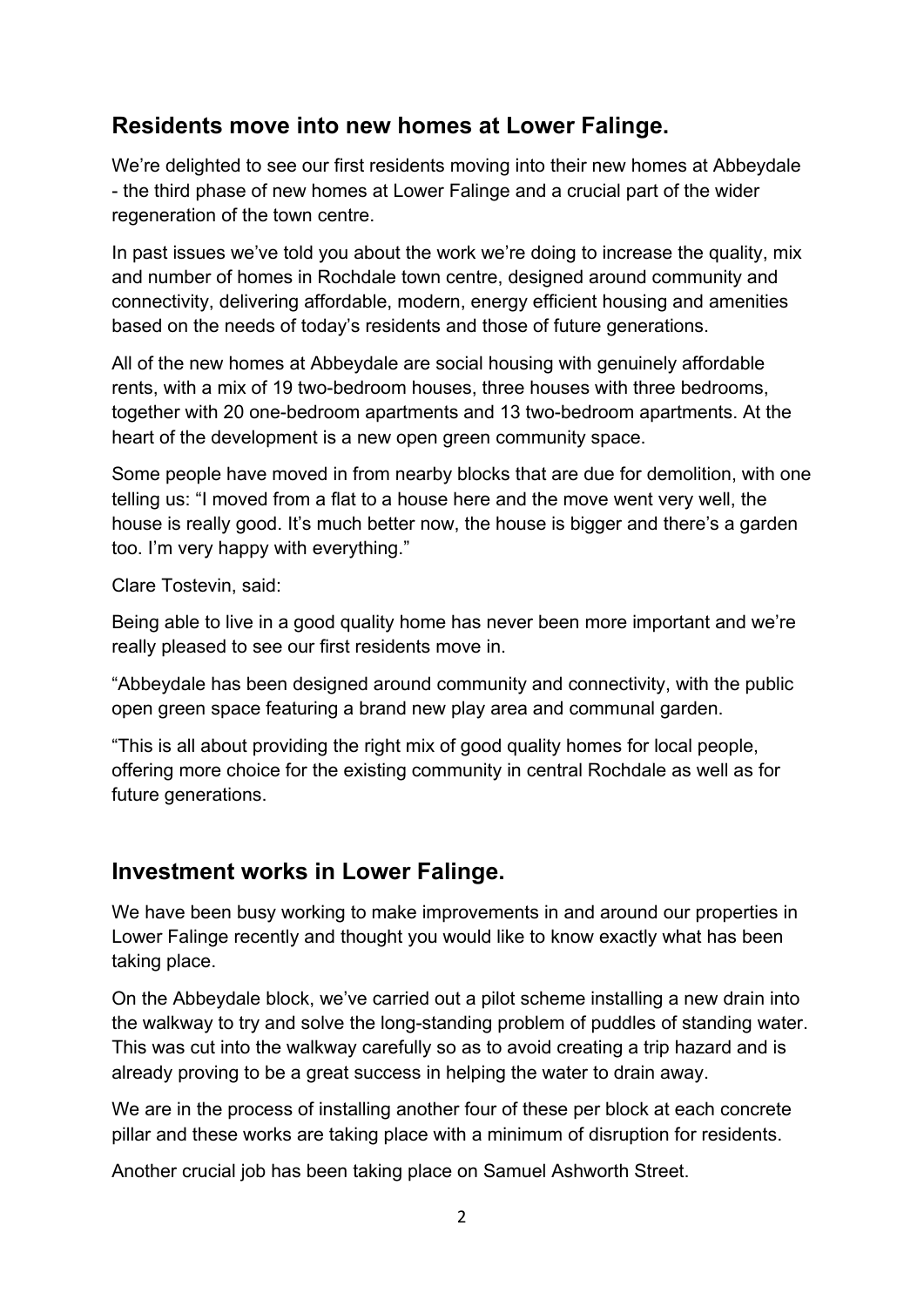Hopwood Electrical and J Greenwoods Ltd have been installing the last four lights in a new scheme designed to improve the lighting for both security and aesthetic reasons in the area as a result of consultation with residents.

### **College Bank Fire and Evacuation Alarm Systems now live.**

We're pleased to update you that the new alarm systems are now live.

There is no additional risk of fire in College Bank, but the new systems will help us to keep you safe in the unlikely event of an incident.

From now on, any alarm you hear in your flat should be treated as a fire alarm, even if there is no smoke in your flat.

If you hear the alarm, please exit the building using the stairs (not the lift), ensure your flat entrance door closes behind you, and make your way to the green fire assembly points away from your block.

At the assembly point you will be told by the Fire Service, RBH Community Guardians, or Waking Watch team when it is safe to return.

If you have a Personal Emergency Evacuation Plan, then you will be assisted by the Waking Watch team. If you think you may have difficulty evacuating via the stairs without help and you need a new or updated evacuation plan, please contact us as soon as possible.

The Waking Watch team will remain on site to assist with any evacuation, but with the alarm systems now active you will not see them on patrol as regularly as you will have done over the past 18 months.

### **Other fire safety updates**

- Our replacement programme for flat entrance doors is also making good progress, with work currently underway in Underwood.
- Asbestos removal work continues ahead of door replacements at Tentercroft. We are very thankful to all residents for their patience and appreciate their understanding while we carry out this essential safety work. We really appreciate everyone keeping their appointments but if you do need to rearrange then please get in touch.
- If you spot firefighters at Mitchell Hey it's because Greater Manchester Fire and Rescue Service uses the building to conduct training sessions for new recruits.
- If you have any fire or building safety questions or want to know more about the work we are doing, please contact us on 0800 277769.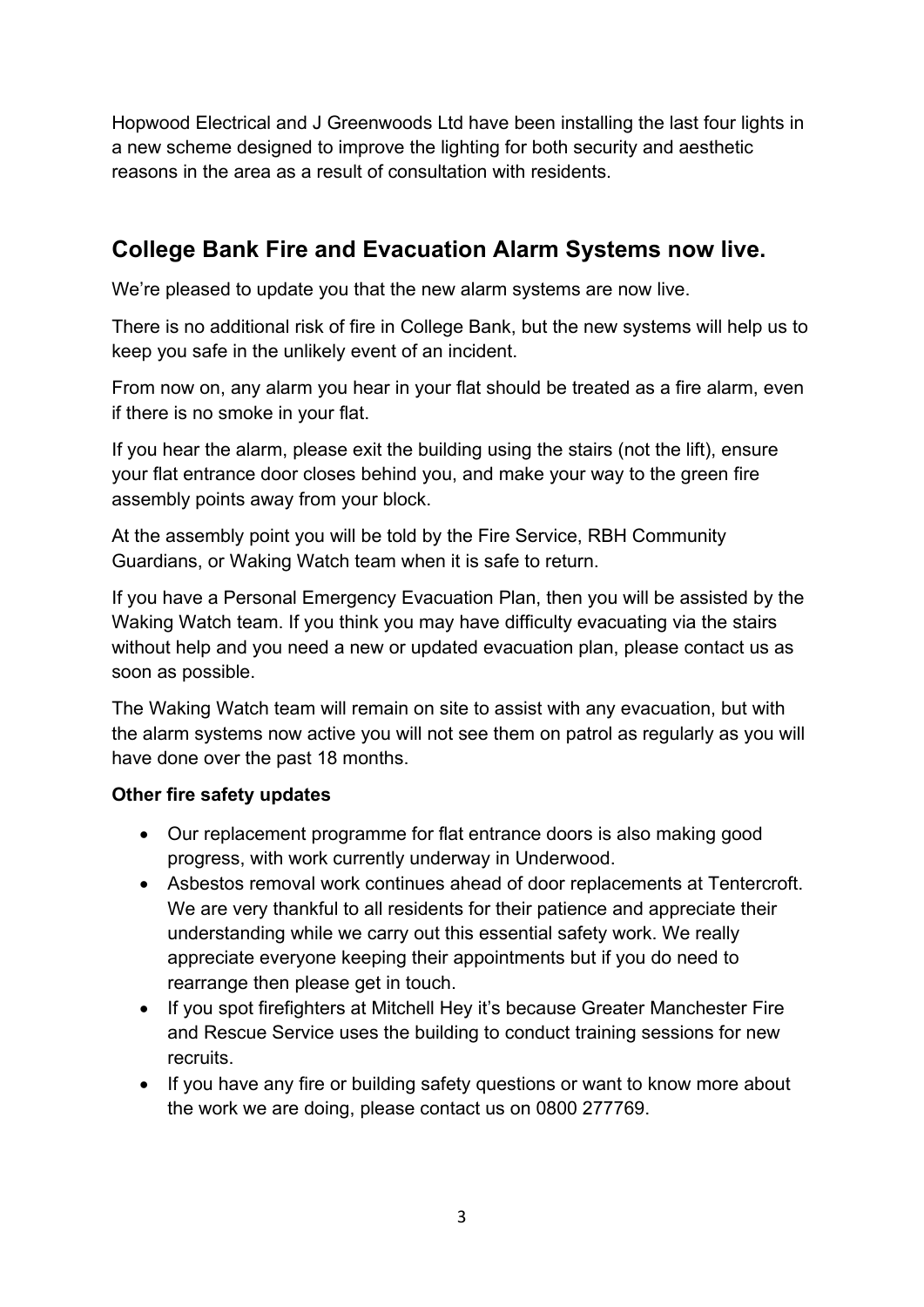# **Fire Safety Poster.**

This building is designed to contain a fire within the flat or area where it starts.

### **Fire doors save lives**

Do not leave a fire door wedged or propped open, and never disconnect an automatic closer.

### **If a fire breaks out in your flat:**

- 1. Leave the room where the fire is and close the door.
- 2. Alert anyone in your flat and leave. When leaving the flat, close the door behind you. Do not stay to put the fire out.
- 3. Use the staircase to exit the building and wait at one of the Fire assembly points.
- 4. Dial 999 and wait for the fire service to arrive. Do not re-enter the building until told.

### **If you hear the Fire alarm or evacuation alarm in your flat:**

- 1. Alert anyone in your flat and leave immediately, closing the door behind you.
- 2. Do not check for false alarms.
- 3. If you have a Personal Emergency Evacuation Plan (PEEP) in place, the Waking watch will assist you as per your plan.
- 4. Use the staircase to exit the building and wait at one of the fire assembly points. Do not use the lift.

### **If you hear the fire alarm sounding somewhere in the building:**

You can remain in your flat if you wish, but be prepared to evacuate if the fire alarm sounds in your flat.

If you notice any fire doors within the building that are damaged or wedged open, please call us on Freephone 0800 027 7769.

# **The Latest from Our New Pioneers.**

Since the beginning of the new cohort starting in November, New Pioneers is currently supporting 90 new referrals and have supported 15 people into work.

One of the success stories we're most proud of so far this year is that of Jennifer, who joined in December because she was having issues with her confidence and social anxiety. She's a single mum of three and spent all her time caring for her family with little time for herself.

Jennifer worked with her New Pioneer broker Nicola and started doing wellbeing activities and attending several New Pioneers events, packing Christmas hampers and attending a jobs fair.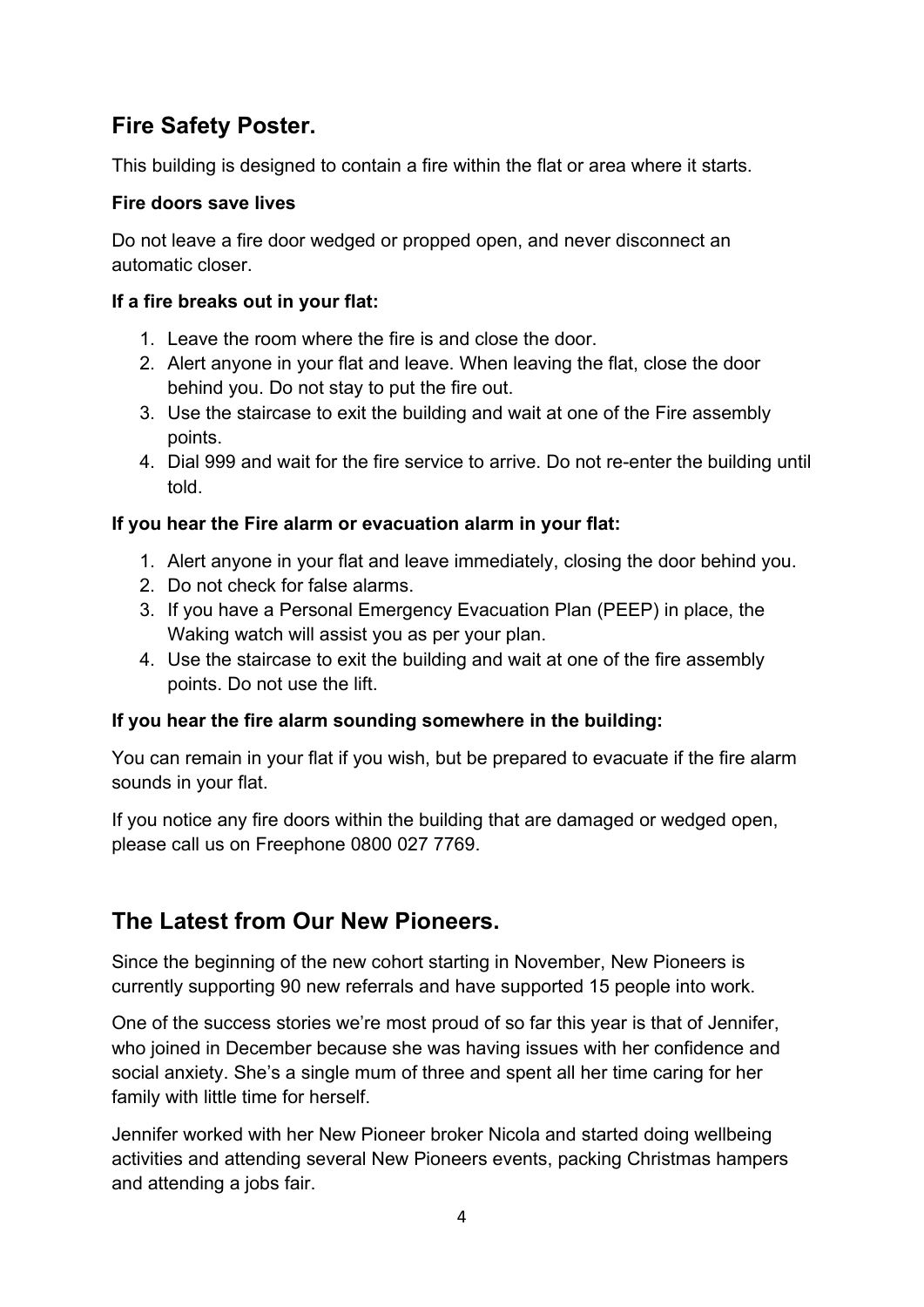Together with Nicola, she started exploring the possibilities of a career working with children, identifying schools as an ideal option so she could look after her children during holidays. Since then, she has gone from strength to strength, completing a 10-week level 2 Teaching Assistant course with Rochdale Training with financial support from New Pioneers.

She applied for an apprenticeship working at her children's school and was successful, starting after the Easter holidays. She's shown huge courage and positivity on her journey and we're so proud of her.

Another New Pioneer to have made great strides is Brian who was referred to us to help him get back into employment after several years unemployed. We're delighted that Brian has started a new position with Frank Blakeley and Son Ltd.

He told us: "I value being given a chance and having someone to talk to through the New Pioneers. Since starting employment, I feel more confident and valued that I have something to offer others.

"The team at Frank Blakeley and Son Ltd have been supportive and helpful. It's a lovely place to work with a friendly team. I appreciate the opportunity they have given me and I'm looking forward to the future."

### **Public Living Room Open at Spotland**

In our last newsletter we mentioned that we were collaborating with Camerados on a Public Living Room and this is now open for everyone at Spotland Community Centre, Monday and Tuesday, 10am to noon.

Why not call in for a coffee and a chat with our lovely Pioneer Tom Barlow, who will also be managing a new Music Lab for anyone who loves to sing or plays an instrument and wants to jam together.

On 8th March, the Public Living Room held an International Woman's Day Event, which was attended by many female Pioneers and brokers, spreading positivity and sharing their stories about feeling empowered as a woman. We now have a women's group every Wednesday at the centre, from 10am to noon.

#### **Other New Pioneer Updates**

On 16th March, the Pioneers and Brokers were invited by YourTrust to attend Touchstones Museum for a private tour of the Football Art Prize exhibition which was a very enjoyable afternoon, and we very much look forward to going back to Touchstones for the next exhibition.

We run a drop-in clinic based at Heywood Works and Skills Hub, which is open Monday to Thursday 9.30am to 4.30pm. Why not drop in? We hosted a four-week wellbeing workshop in March which was attended by 15 Pioneers.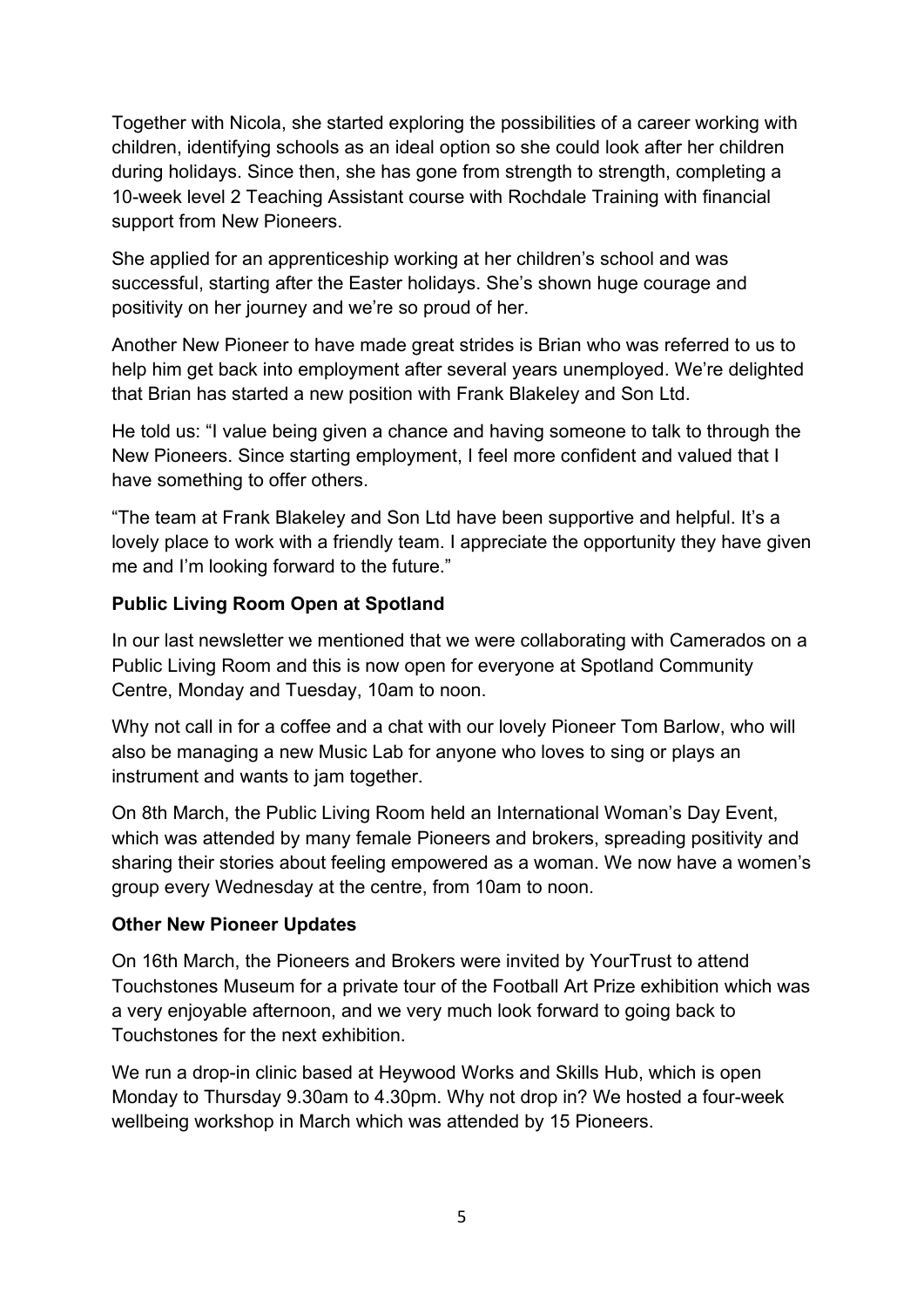We also run a sewing group on Tuesdays between 10am and noon at Spotland Community Centre. This is currently fully booked so please contact Sharon Dunn on sharon.dunn@rochdale.gov.uk to check for upcoming availability.

### **An Update for Residents in Underwood.**

Our colleagues are calling all residents living in Underwood to talk through the next steps for refurbishment work and what support you might need with the temporary move and as this extensive refurbishment is carried out.

The calls are to help explain in more detail what the planned refurbishment and modernisation work could mean for you and to understand if you have any specific housing needs.

Once we have spoken with everyone living at Underwood, someone from our regeneration team will be in touch again to talk through next steps.

### **Recap on the proposed plans:**

- We are planning to start the £12m refurbishment and modernisation work at Underwood in 2023.
- As you may know from our letter last year, the refurbishment will be extensive and will require everyone to move out temporarily while the work takes place.
- Residents from Underwood can be temporarily rehoused in Mardyke and Holland Rise for around a year while the work is carried out.
- Underwood tenants will be able to return to a home within the block, should they wish to, following the refurbishment work.

### **Get Involved: Your Views Matter**

It's really important to us that we design the detail of the refurbishment and modernisation work together with the people who actually live in Underwood - and we'd love for you to get involved.

We expect this could be through small group meetings or giving us feedback to ideas online.

Lots of the tenants in Underwood have already told us they would like to be involved in this. If you're interested and would like to find out more, or if you have any questions about the refurbishment work, please email the regeneration team towncentre.regen@rbh.org.uk or phone 0800 027 7769 (option 6).

# **Free High-Speed Internet in College Bank.**

We're really proud that our new free high-speed internet is now available to all residents in College Bank.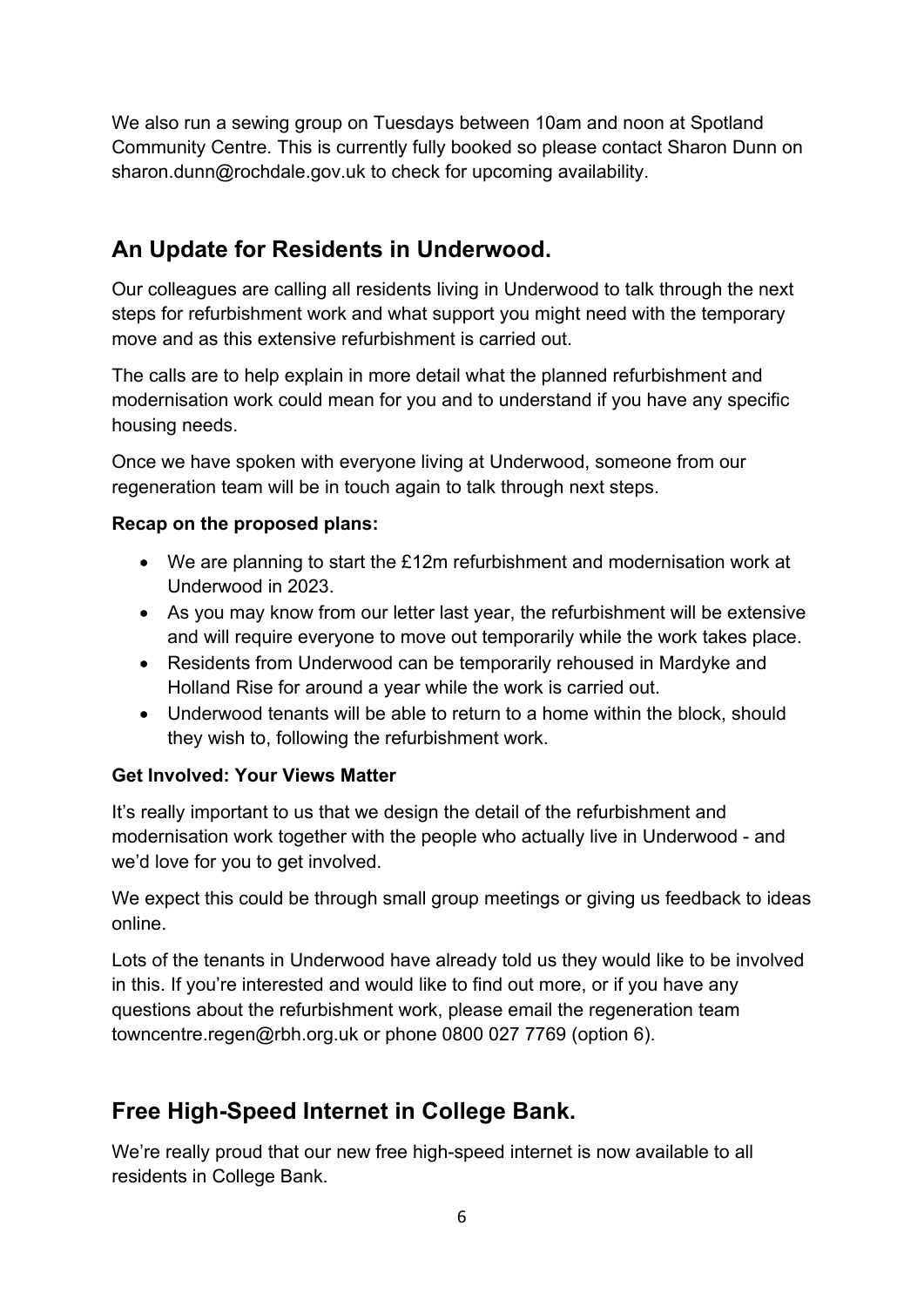Feel free to use this network as you would your home broadband and connect it to as many devices as you want. The WiFi network is called "Co-operative Rochdale Open Wifi".

We know that many local people are currently feeling the impact of rises in the cost of living, and we hope that this network will both help residents to meet these challenges, as well as give digital access to residents who otherwise would not be able to get online.

This new internet is known as a "Mesh Network" and has been provided by a partnership between RBH, Rochdale Borough Council, and the Co-operative Heritage Trust, with funding support from the Greater Manchester Combined Authority. We hope to extend this scheme to Lower Falinge in the near future.

Councillor John Blundell, Rochdale Borough Council Portfolio Holder for Economy and Communications, said:

"Working in partnership with RBH and the Co-operative Heritage Trust the Mesh network has enabled us to provide free broadband to everyone living in College Bank that will then be expanded to Lower Falinge and other neighbourhoods.

"This is a much cheaper way of providing a large number of people with access to the internet that then enables us to provide the support needed to help reduce the digital inequalities that have been highlighted during the pandemic and support people to fulfil their potential."

Liz McIvor, Co-operative Heritage Trust Manager, added:

"Over 175 years ago, the Rochdale Pioneers started a co-operative society to provide their community with safe, affordable food and a voice for change. Participation in the Mesh Network project allows their original building on Toad Lane (now a museum) to be used as part of the physical infrastructure to address digital inequalities which have widened since the Covid-19 pandemic.

"We believe the unique history of Rochdale still has a part to play in solving modern problems and helping residents to feel invested in their local assets. We feel that the Pioneers themselves would have supported their co-op store being used to help communities and we are proud to be a partner in this exciting pilot."

# **RBH Introduces New Corporate Strategy – Succeeding Together, Our Mutual Way.**

Over the past year, we've held the biggest conversation we've ever had with our tenants and employees about what RBH's priorities should be.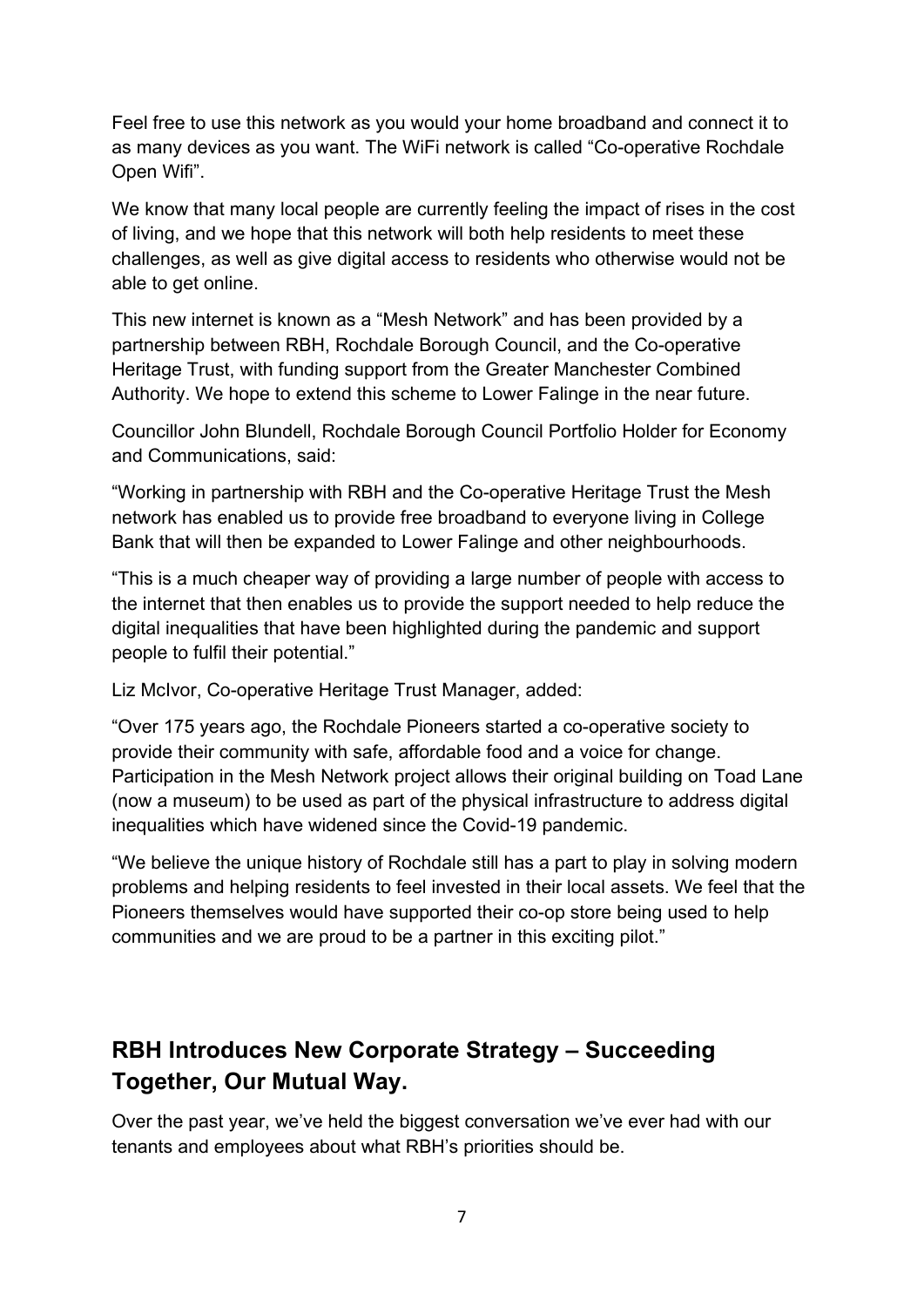In February, our elected tenants and employees on our Representative Body approved our new priorities in a document which they have named "Succeeding Together".

These new priorities will apply from 1st April – 10 years after we first became an independent mutual housing society.

#### **Our priorities are:**

### **Core Priority: Pride in Quality Homes and Good Services**

Providing great places to live for people and communities to succeed is at the core of what we do.

### **Supporting Priority: Pride in our People and Communities**

We have a significant role in developing Rochdale Borough as a great place to grow up, grow a career, and grow older.

### **Enabling Priority: Pride in our Society**

We want to write a new chapter in Rochdale's co-operative story - and write it together with our members.

Our vision, combined with our values shapes everything we do.

#### **Our Vision is:**

People succeeding together to offer great services and great places to live and work.

As part of this conversation, our Representatives have also refreshed and reviewed our values.

### **Our Values are:**

**Collaboration -** We are stronger together.

**Democracy -** We are democratic.

**Equity -** We seek fairness and equality.

**Pioneering -** We innovate.

**Responsibility -** We build mutual respect.

We launched our new strategy with a series of informal chats in late March and early April, which saw tenants and employees chat together with our Executive Team, our Board and our Representatives.

We are planning a larger event in the summer to bring all tenant and employee members together, to celebrate achievements and plan how we can work together to meet our new goals. Watch this space for more details.

Visit www.rbh.org.uk/succeedingtogether to view the full document.

Great things happen when we work together.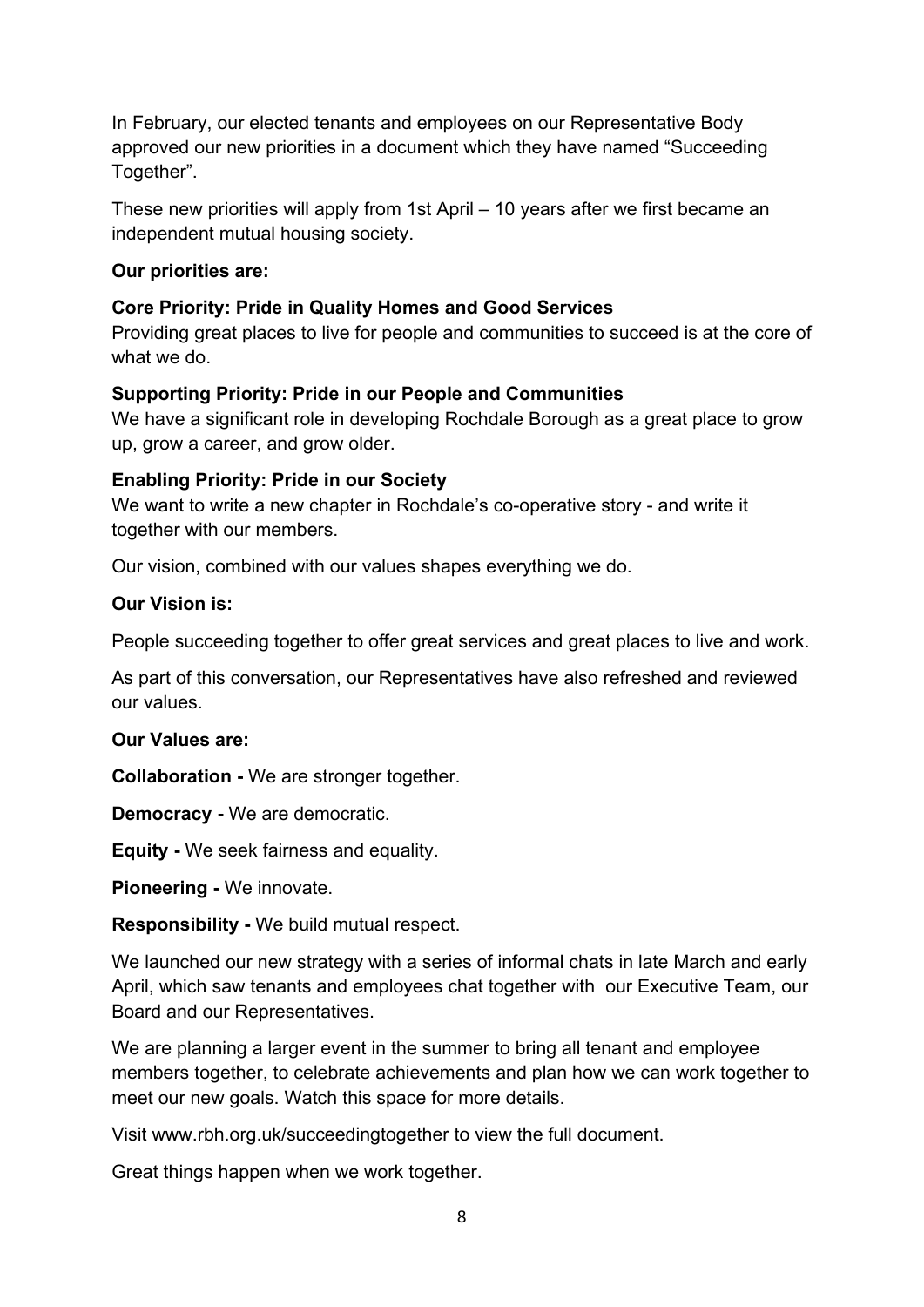# **A Smashing Move.**

As more residents who have been rehoused as part of the town centre regeneration have been settling into their new homes, we heard from one lady who has moved from a flat to a bungalow in Heywood.

Initially, she was very reluctant to move as she had lived in her flat for a long time but with support along the way from family, friends and RBH, she is delighted that she has done it and is really happy with her new home.

If you would like to discuss your options and find out what is right for you, please get in touch with us by email: towncentre.regen@rbh.org.uk or call: 0800 027 7769 (opt 6).

She said: "I wasn't looking forward to moving one bit, but it's worked out smashing for me now that I've done it!"

# **New Home for RSPCA Animal Centre at Hollingworth Lake Takes Shape**

Work on a new state of the art home for Rochdale RSPCA's Animal Centre at Hollingworth Lake is well underway.

We're proud to be part of the partnership with Rochdale RSPCA, Rochdale Borough Council, and Your Trust (formerly Link4Life), working together to deliver a new modern facility providing excellent animal care and facilities.

The former Hollingworth Lake visitors' centre is being refurbished and extended to become the new home for the animal centre.

It will include a new, larger café (with a dog-friendly seating area); improved toilets; a meeting room for community activities, and new premises for the country park rangers.

The new centre is expected to open in the next few months and will help the RSPCA to rehabilitate more wildlife than at its town centre location on Redcross Street.

David Canavan, vice-chair of trustees for the RSPCA's Rochdale branch, said: "We really appreciate the support we get from people in the community and from our donors.

"More than a third of the facilities will be for the public including a new public café with a dog-friendly section, a meeting room, reception desk for information and renovated toilets.

"I hope visitors to Hollingworth Lake will value the new café, public meeting room and new facilities."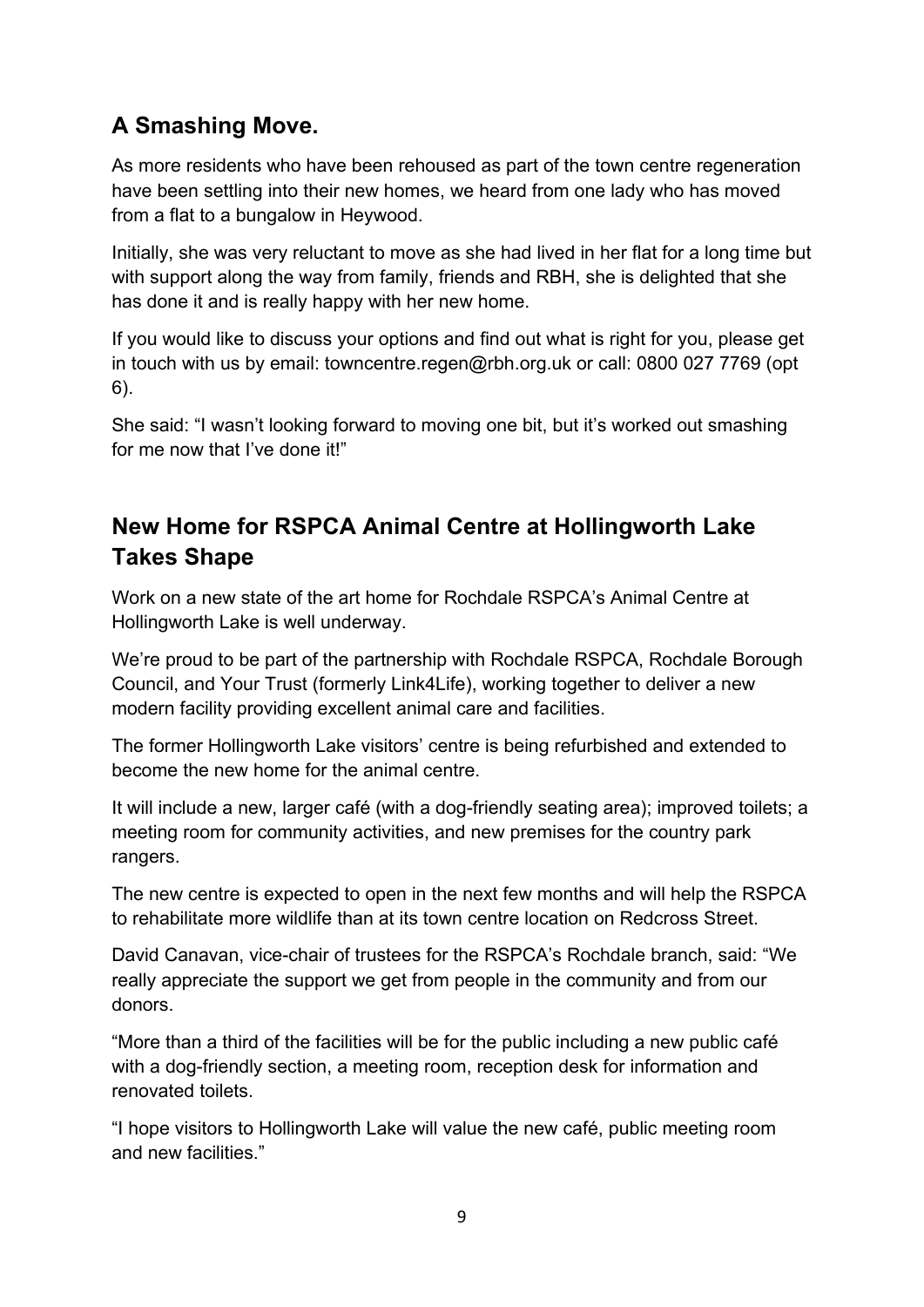The Rochdale branch of the RSPCA was established in 1890 on Redcross Street. As part of the partnership working, we have purchased the Animal Centre's Redcross Street site, which will be part of our delivery of new, genuinely affordable homes in Rochdale town centre.

### **Rochdale Feel Good Festival.**

### **Main Stage moves to Hopwood Hall**

Ongoing refurbishment of Rochdale Town Hall and major improvement works around the town hall square will mean a change for this summer's Rochdale Feel Good Festival, which we wanted to update you on.

The main stage will move 400 metres, to Hopwood Hall College on St Mary's Gate and capacity for the main stage area will be reduced to around 5,000. Indoor stages in town centre venues will remain the same.

While entry to indoor stages in venues will be free, entry to the main stage, headlined by The Fratellis is ticketed. With £7 tickets on sale, festival goers are being advised to book early.

We know that the college car park is quite close to some flats at College Bank and residents are being reassured by the organisers that robust plans will be in place to reduce noise levels. Music on the main stage will start at the later time of 4pm and finish earlier than in previous years - at approximately 9.40pm.

If you have any questions about the festival and would like to contact the organisers, please email events@rochdale.gov.uk

Mark Widdup, director of neighbourhoods at Rochdale Borough Council, said: "We wanted to make sure the festival returns this year but obviously with the town hall work underway we've had to find a new home for the main stage.

#### **For festival updates:**

#### [www.facebook.com/feelgoodfestival](http://www.facebook.com/feelgoodfestival)

#### <https://twitter.com/FeelGoodFest>

"Hopwood Hall College have been a supporter of this event for a number of years and we look forward to working with them, the site is close to the town centre and within a short walk of our other festival venues."

Julia Heap, the college's principal and CEO said: "We're delighted to be supporting this summer's Rochdale Feel Good Festival. We're really looking forward to welcoming what looks to be a brilliant line-up of acts that everyone can enjoy."

On Saturday 13 August headliners The Fratellis will be joined by northern soul band The Northern Soultrain, Manchester singer/songwriter Abbie Ozard, rock band HAiG,